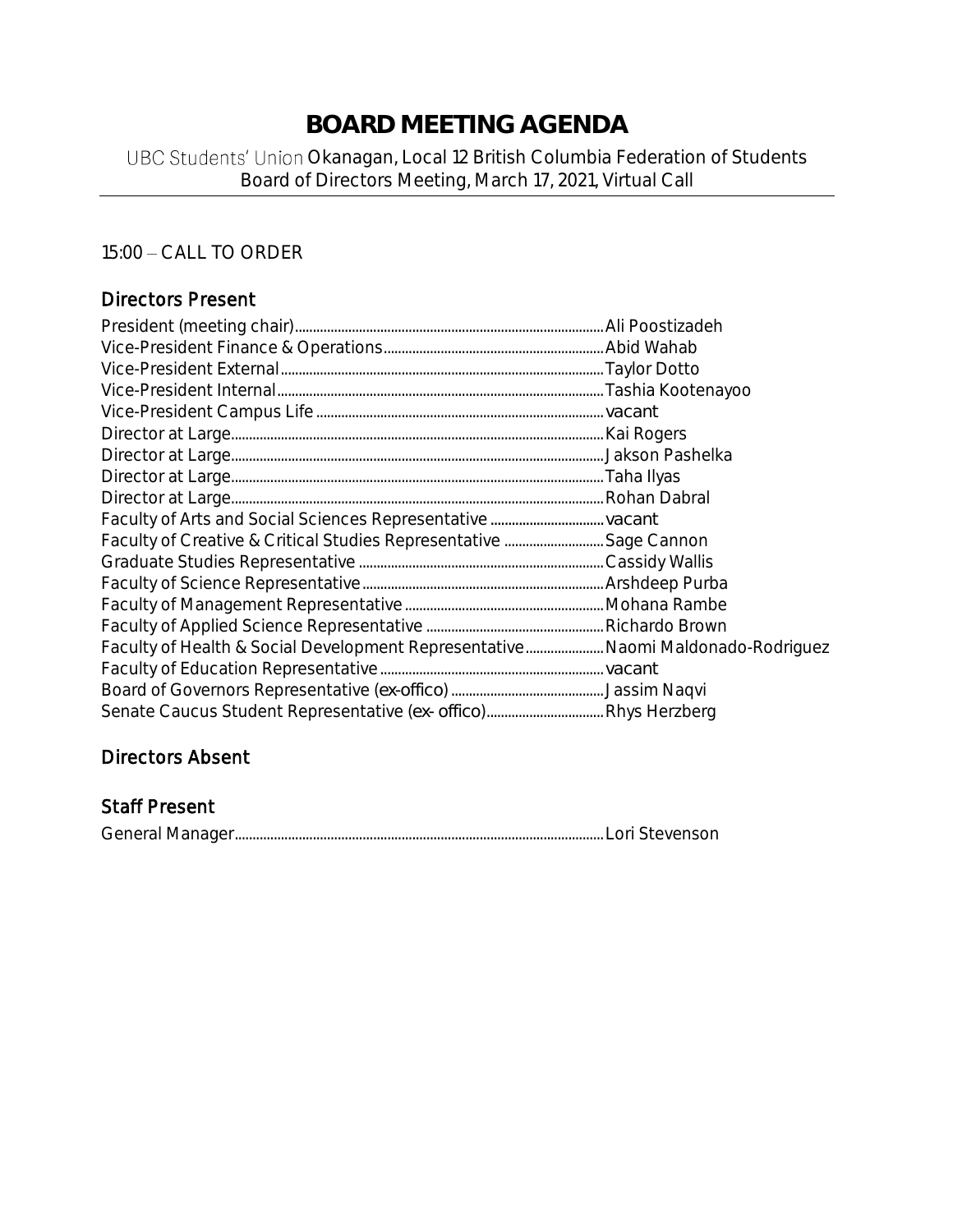**1. ACKNOWLEDGEMENT OF TERRITORY**

We would like to acknowledge that we are on the traditional, ancestral territory of the Okanagan Nation. We would like to recognize that learning happened in this place long before this institution was established. It's important that we understand that we are very privileged to be living, working, and learning in these territories that are not our own.

## **2. ADOPTION OF AGENDA AND REVIEW OF MEMBERSHIP**

## **21/03/17.01 MOTION**

/

Be it resolved that the agenda be adopted.

**3. ADOPTION OF MINUTES FROM PREVIOUS MEETINGS**

## **21/03/17.02 MOTION**

/

Be it resolved that minutes of the meeting held March 3, 2021 be adopted.

**4. PRESENTATIONS**

## **4.1** Budget

## **5. MONTHLY REPORTS**

## **21/03/17.03 MOTION**

/

Be it resolved that the Executive Director Reports for the month of February be adopted.

## **6. COMMITTEE BUSINESS**

## **6.1** Executive Committee

**21/03/17.04 MOTION**

/

Be it resolved that the minutes of the meeting held March 10, 2021 be adopted.

## **6.2** Finance Committee

**21/03/17.05 MOTION**

Wahab/

Be it resolved that the minutes of the meeting held March 2, 2021 be adopted.

## **6.3** Policy Committee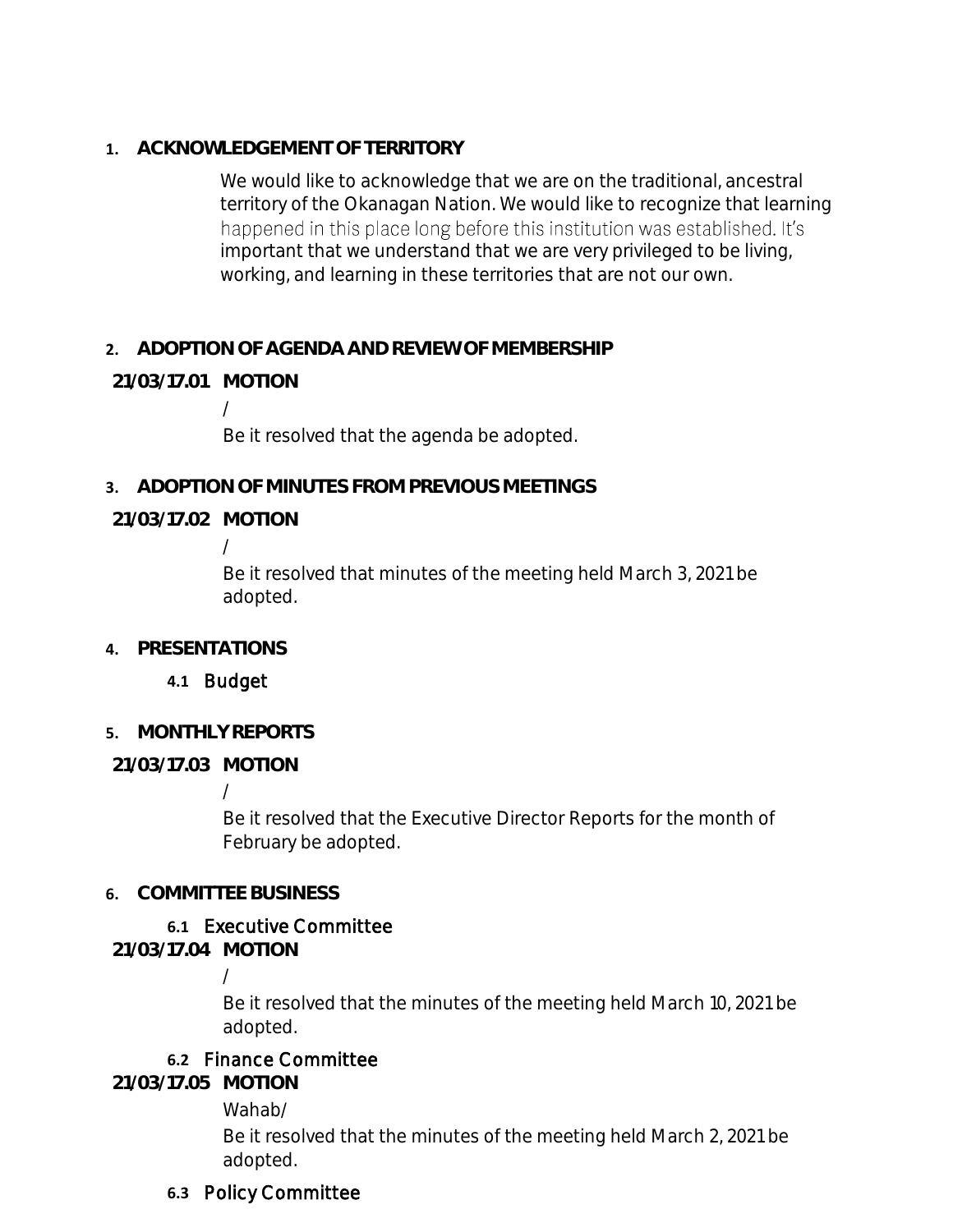**21/03/17.06 MOTION**

/

Be it resolved that the minutes of the meeting held February 24, 2021 be adopted.

- **6.4** Campus Life Committee
- **6.5** Campaigns Committee
- **6.6** Oversight Committee

## **7. REPORT ON UNIVERSITY RELATIONS**

- **7.1** Board of Governors
- **7.2** Senate
- **7.3** Other University Committees

## **8. INFORMATION ITEMS**

- **8.1** Long Term Strategic Plan
- **8.2** Next Board Meeting Date
- **9. ADJOURNMENT**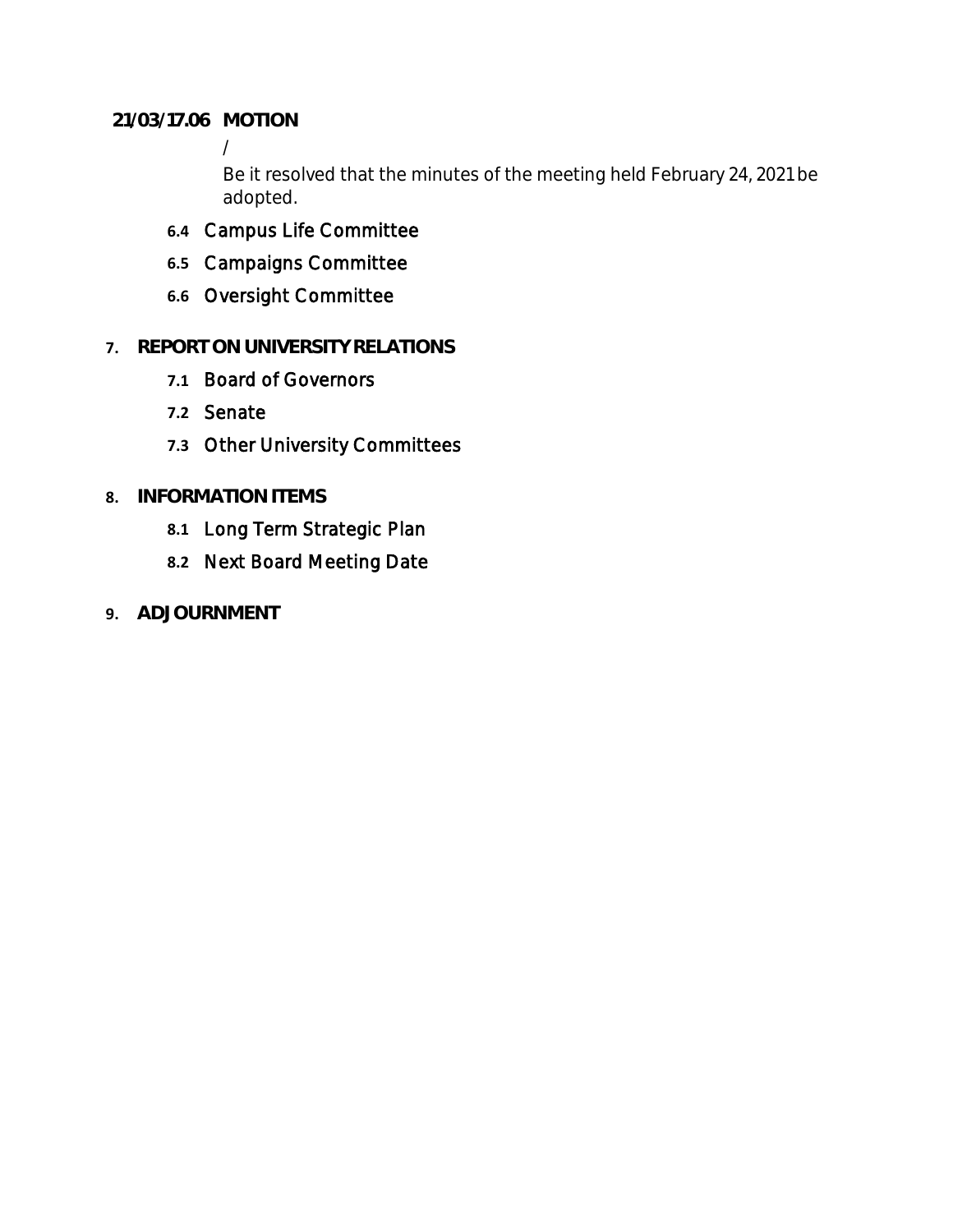# Executive Director Work Summary Ali Poostizadeh – President

Report Period: February 2012/21 UBC Students' Union Okanagan, Local 12 British Columbia Federation of Students

In accordance with Bylaw X, Executive Directors are required to submit a monthly written report to the Board of Directors, summarizing their activities for that month. This report is designed to provide the Board of Directors with a monthly summary of the activities of each Executive Director.

For the purpose of this report the following shall not be included as eligible work:

- attendance at Board meetings; and,
- production of this work summary;

#### Week 1

§ Student Experience Survey Meeting with Aaron White, Shauna-Lee Hildred, and Lori Stevenson to discuss producing a report.

• Participated in Executive Review Session with Kai Rogers and Lori Stevenson.

• Meeting with Lori Stevenson and Aaron White in order to determine operating software for the SUO website. It was determined the site will be built on Wordpress.

• Meeting with Dale Mullings, AVP Students, to discuss winter semester, and SUO capital project committee establishment.

- 1:1 with Lori Stevenson. General discussion around SUO operations.
- § 1:1 meeting with Kelso Kennedy, Redstamp CEO to discuss SUO website.
- Meeting with the Electoral Committee regarding election planning and promotion.

#### Week 2

- § Executive Information session with prospective SUO Executive candidates.
- § 1:1 meeting with Arshdeep Purba, Kai Rogers, and Ahmed Fayed to initiate conversation regarding Executive Review.
- § SUO Executive Meeting.
- **•** 1:1 with Lori Stevenson. General discussion around SUO operations.

• Meeting with Rob Einarson, AVP Finance, Shannon Dunn, Dale Mullings, and Lori Stevenson to discuss capital project.

• Meeting with Dale Mullings, Cole Evans, AMS President and Keith Hester, AMS GM to negotiate distribution of fees for students participating in the UBC ILS program.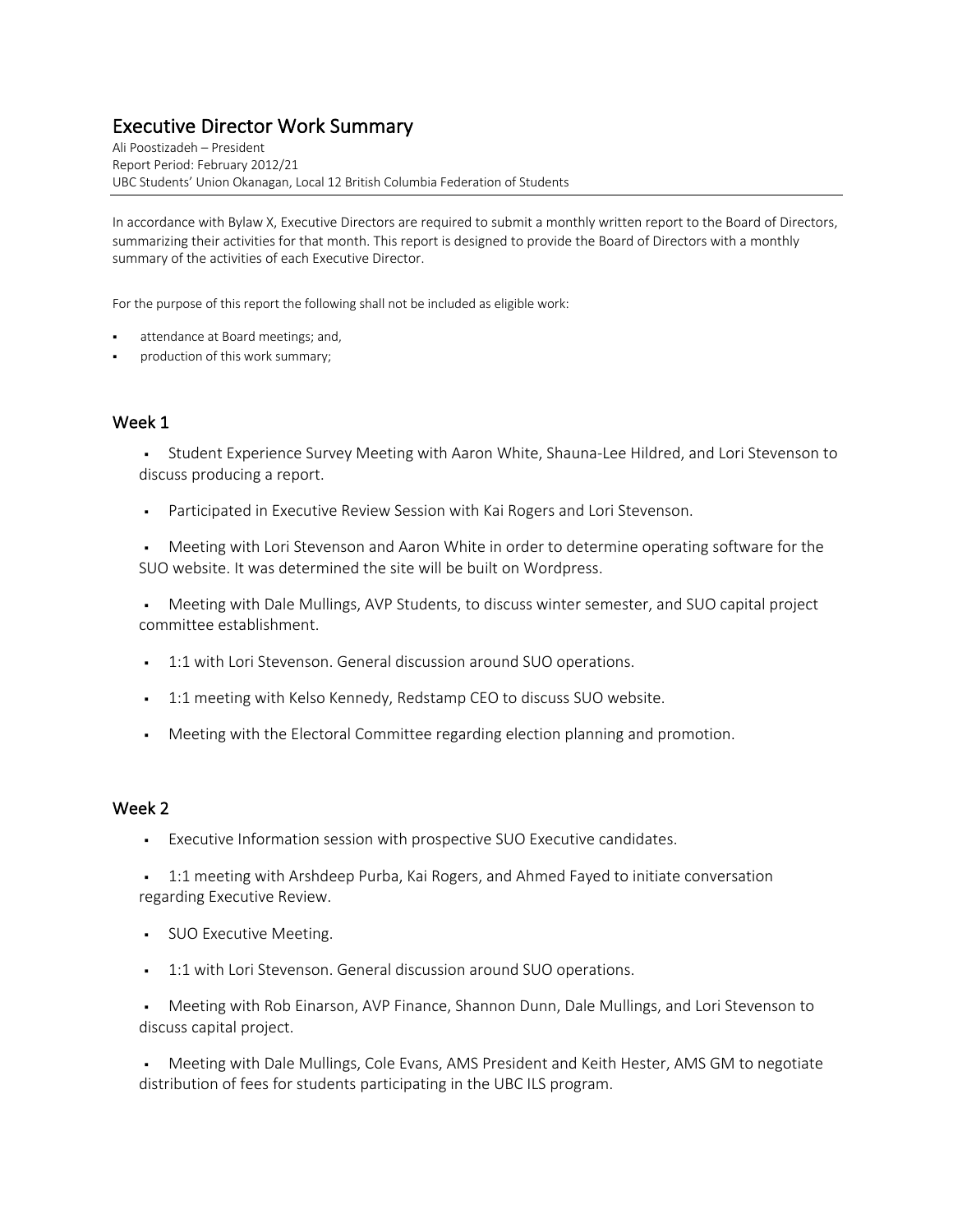#### Week 3

§ Meeting with Natalie Walliser, UBC Capital Planning and Dale Mullings to discuss renovation of the Arts Atrium as per mandate of last Executive Committee.

§ Reading week.

#### Week 4

- § UBC Alumni Advisory Council quarterly meeting.
- § 1:1 with Lori Stevenson. General discussion around SUO operations.
- § SUO Executive Meeting.

• Meeting with Sarah Campbell, AlumniUBC, to discuss SUO scholarships and potential further collaboration.

• Meeting with the UBC IPS team to discuss participating in their upcoming BIPOC networking night.

• Meeting with Redstamp and Lori Stevenson, General Manager to discuss next steps on SUO website.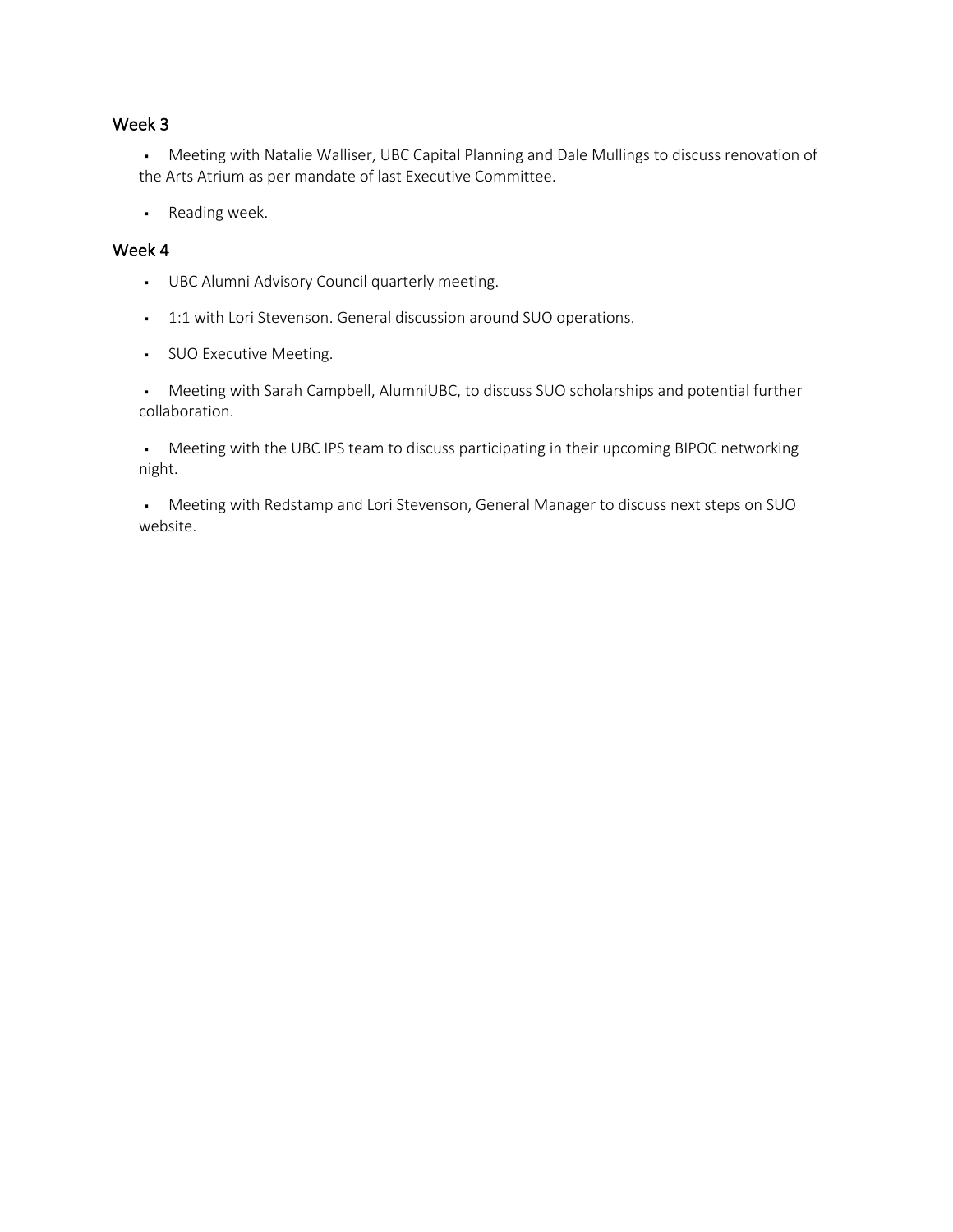## Executive Director Work Summary

Taylor Dotto – Vice President External Report Period: February 2020/21 UBC Students' Union Okanagan, Local 12 British Columbia Federation of Students

In accordance with Bylaw X, Executive Directors are required to submit a monthly written report to the Board of Directors, summarizing their activities for that month. This report is designed to provide the Board of Directors with a monthly summary of the activities of each Executive Director.

For the purpose of this report the following shall not be included as eligible work:

- attendance at Board meetings; and,
- production of this work summary;

#### Week 1

- VP External Review with the Oversight Committee
- Weekly 1:1 with the Advocacy and Governance Coordinator
- Research and planning for the Water Bottle Share Program
- Discussions with the Advocacy and Governance Coordinator regarding the OER Champions Event

#### Week 2

- **·** Information session with candidates for the 2021/2022 SUO Election
- Meeting with Ali from Carleton University to discuss the proposed tuition increase
- Weekly 1:1 with the Advocacy and Governance Coordinator
- Executive Committee meeting
- Planning the marketing for the Water Bottle Share Program

#### Week 3

▪ Created promotion video for the OER Champions Event

#### Week 4

- Discussions with the VP External Candidates
- Weekly 1:1 with the Advocacy and Governance Coordinator
- Executive Committee Meeting
- Meeting with the Nechako Food Services Working Group
- Meeting with Gary Hartung to discuss implementation of the Water bottle Share Program
- Ordered the bottles for the program and finalized the artwork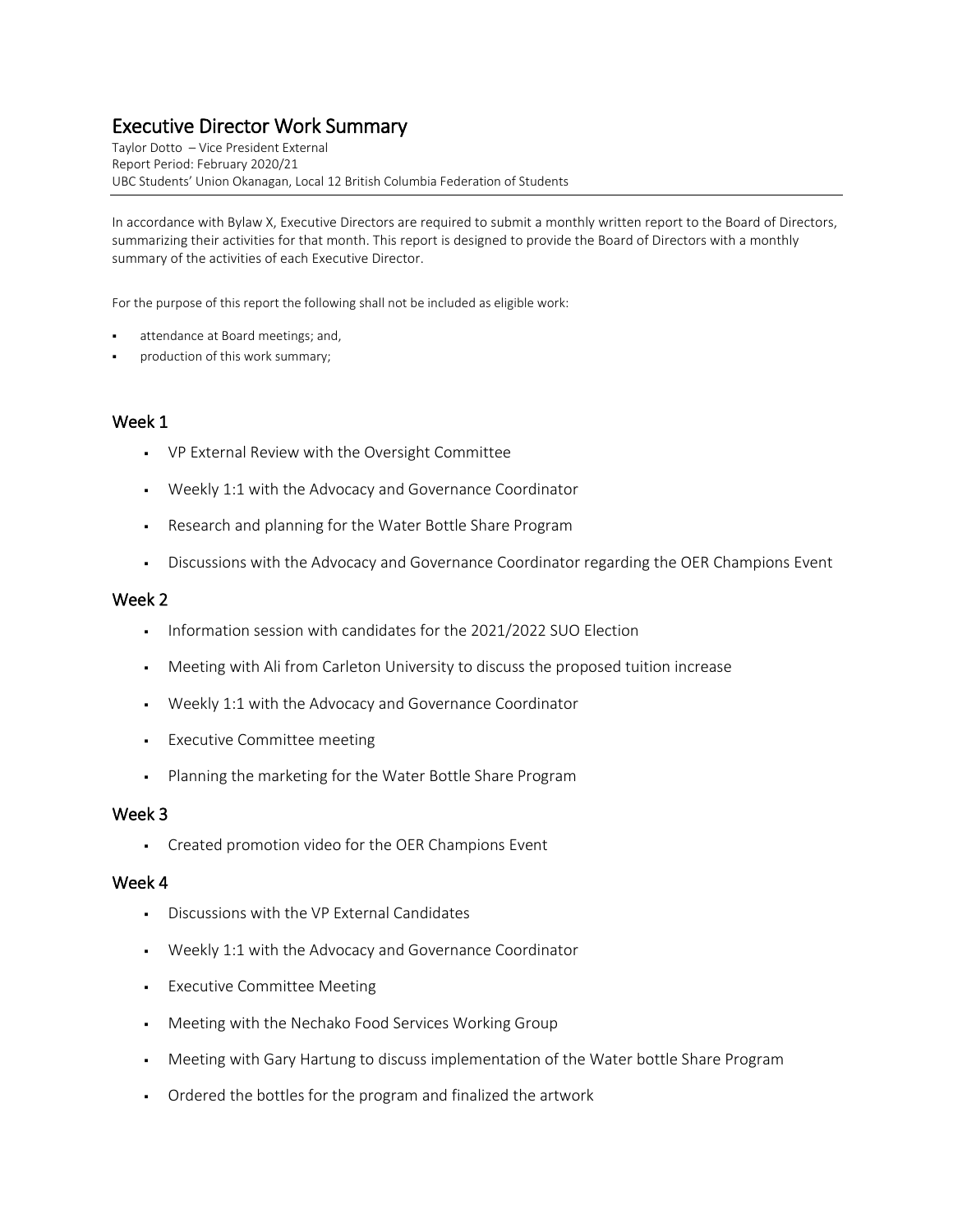- Working on BCFS Executive report
- Planning the OER Champion Event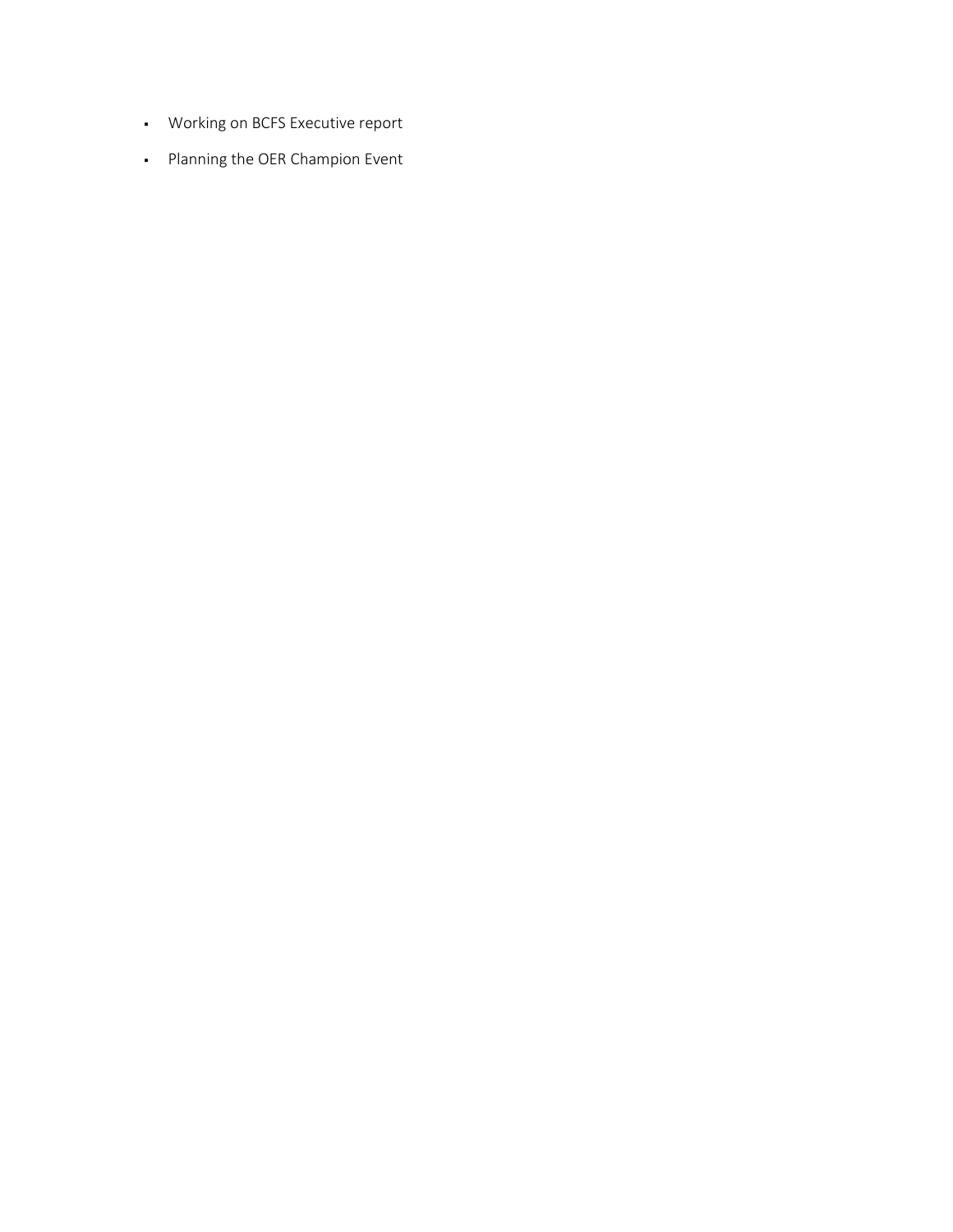## Executive Director Work Summary

Abid Wahab – VP FINANCE Report Period: February 2020/21 UBC Students' Union Okanagan, Local 12 British Columbia Federation of Students

In accordance with Bylaw X, Executive Directors are required to submit a monthly written report to the Board of Directors, summarizing their activities for that month. This report is designed to provide the Board of Directors with a monthly summary of the activities of each Executive Director.

For the purpose of this report the following shall not be included as eligible work:

- attendance at Board meetings; and,
- production of this work summary;

#### Week 1

- Meeting with Leanne; discussions related to certain expenses
- Prepared budget progress documents
- **•** Began communications with each executive regarding their plans with their budget lines
- Finalized the Student Association Funding report
- Meeting with various SA leaders regarding funding
- Signing and approving expenses

#### Week 2

- Meetings with VP Finance candidates
- Started work on creating the budget projections document
- Began discussions with each executive about their budget lines and projected expenses
- Meeting with Lori; bi-weekly 1:1
- Discussions with RBC Dominion Securities regarding investments
- Communications with each business manager regarding their monthly business plan; received and compiled report
- Attended the All Candidates Meeting
- Signed and approved expenses

#### Week 3

• Reading break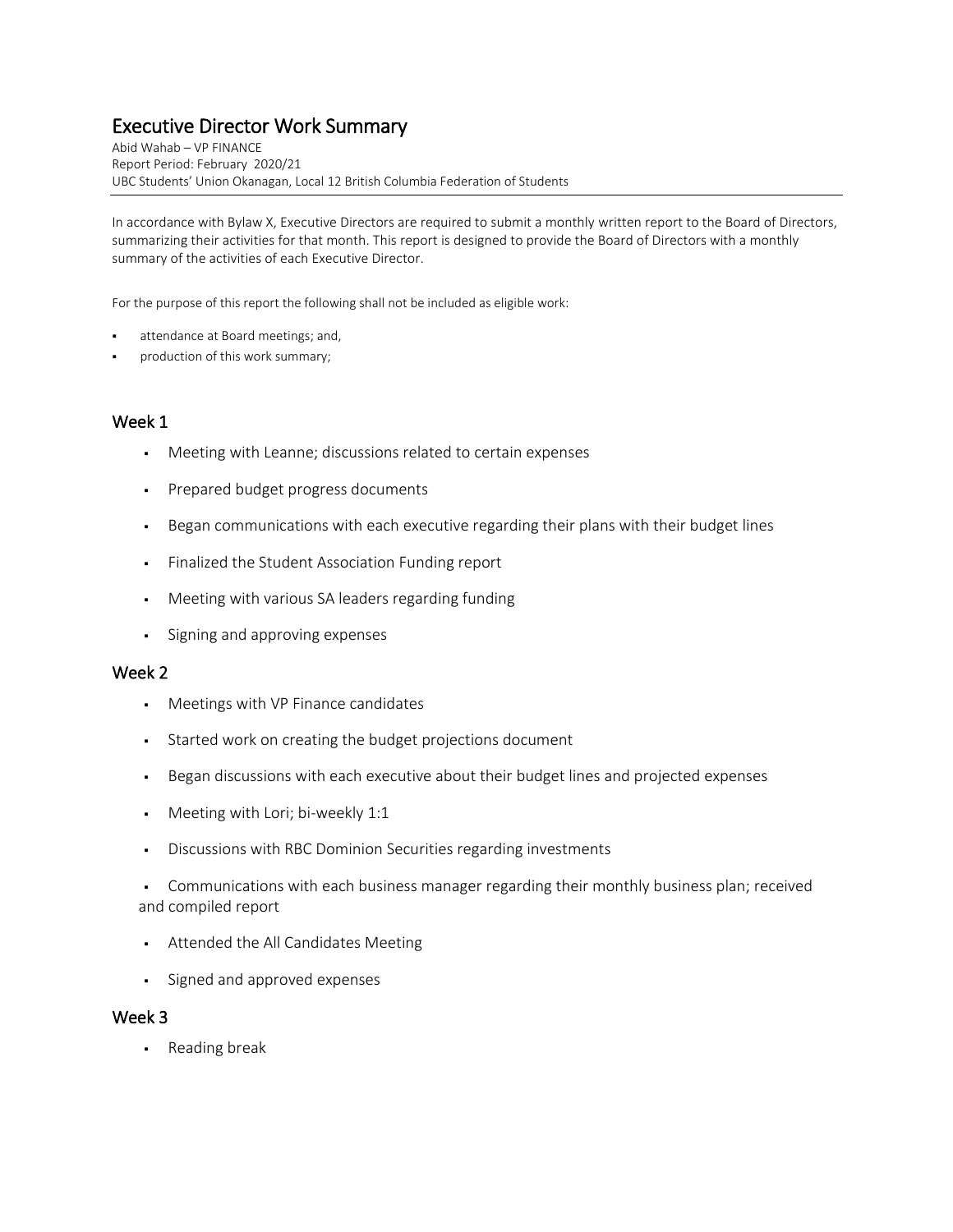### Week 4

- Discussions with VP Finance candidates
- Prepared the 2021 Budget Expense Projections document
- Communications with each exec regarding their budget lines
- Meeting with Lori
- Discussions with Nancy from UBC Awards
- Meeting with Leanne
- Attended and presented the budget projections at the board meeting
- Meeting with board members regarding budget discussions
- Signed and approved expenses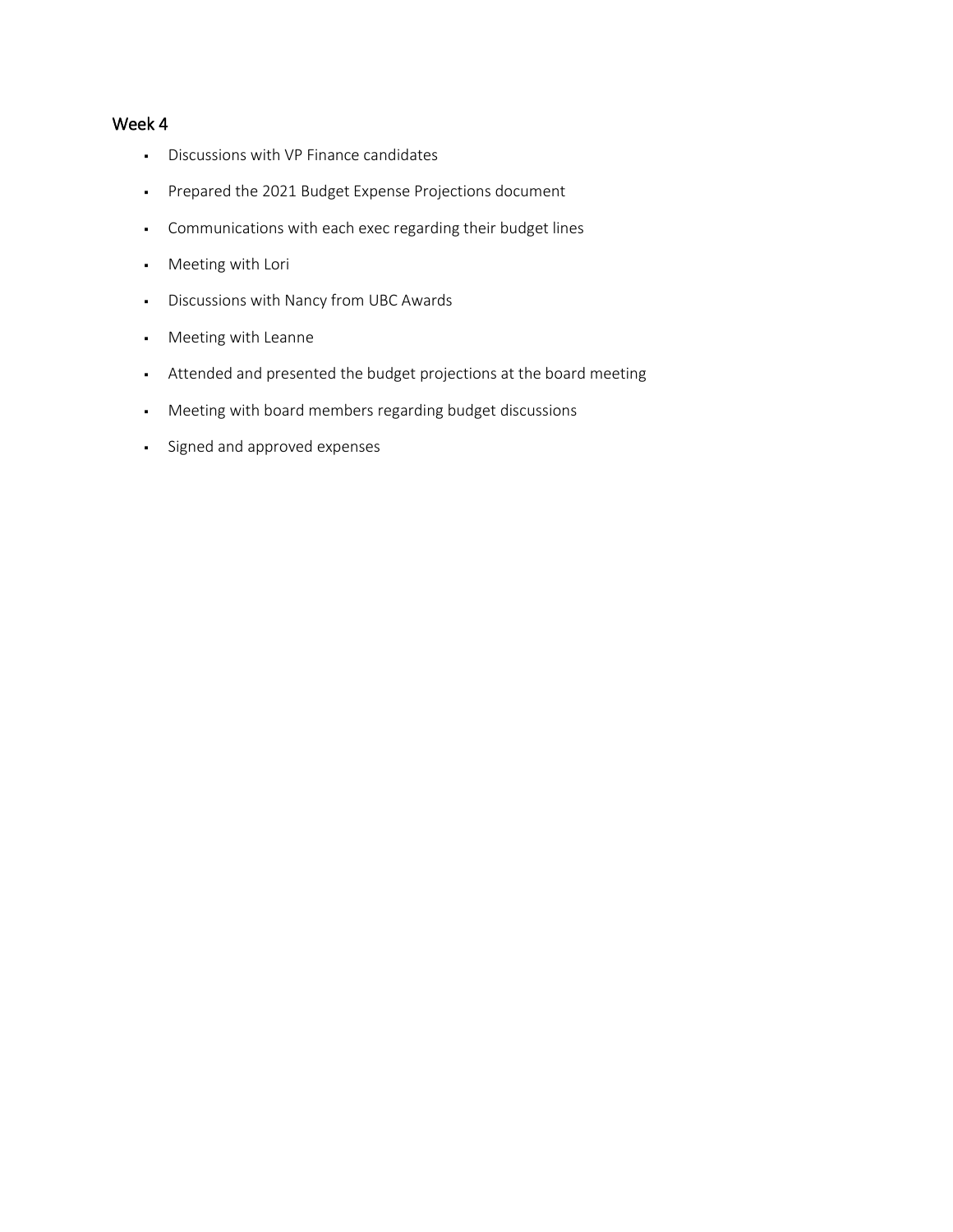## Executive Director Work Summary

Tashia Kootenayoo– Vice President Internal Report Period: February 2020/21 UBC Students' Union Okanagan, Local 12 British Columbia Federation of Students

In accordance with Bylaw X, Executive Directors are required to submit a monthly written report to the Board of Directors, summarizing their activities for that month. This report is designed to provide the Board of Directors with a monthly summary of the activities of each Executive Director.

For the purpose of this report the following shall not be included as eligible work:

- attendance at Board meetings; and,
- production of this work summary;

#### Week 1

- First Virtual Expo planning, facilitation(x3) and Freida Whales event content creation and hosting
- Met with Fayed, Stevenson and Rogers to discuss SUO Media Fund
- Research for TOR, student media, code of conduct and chairing policy committee
- Met with Stevenson and White to discuss Tax Clinic 2021 facilitation

#### Week 2

- Mental Health on campus discussion with Stevenson and IPS
- Candidate session for SUO Elections
- SUO and Ombuds office monthly meeting to discuss student issues surrounding academics.
- **•** Health Plan working group meeting

#### Week 3

▪

#### Week 4

- Sexual Violence and Misconduct forum planning meeting with BCCampus and Ministry of Education
- Bi-weekly Policy meeting on code of conduct, student association regulations and more.
- Meeting with Health partnership.
- Co-Chaired Resource Centre advisory committee.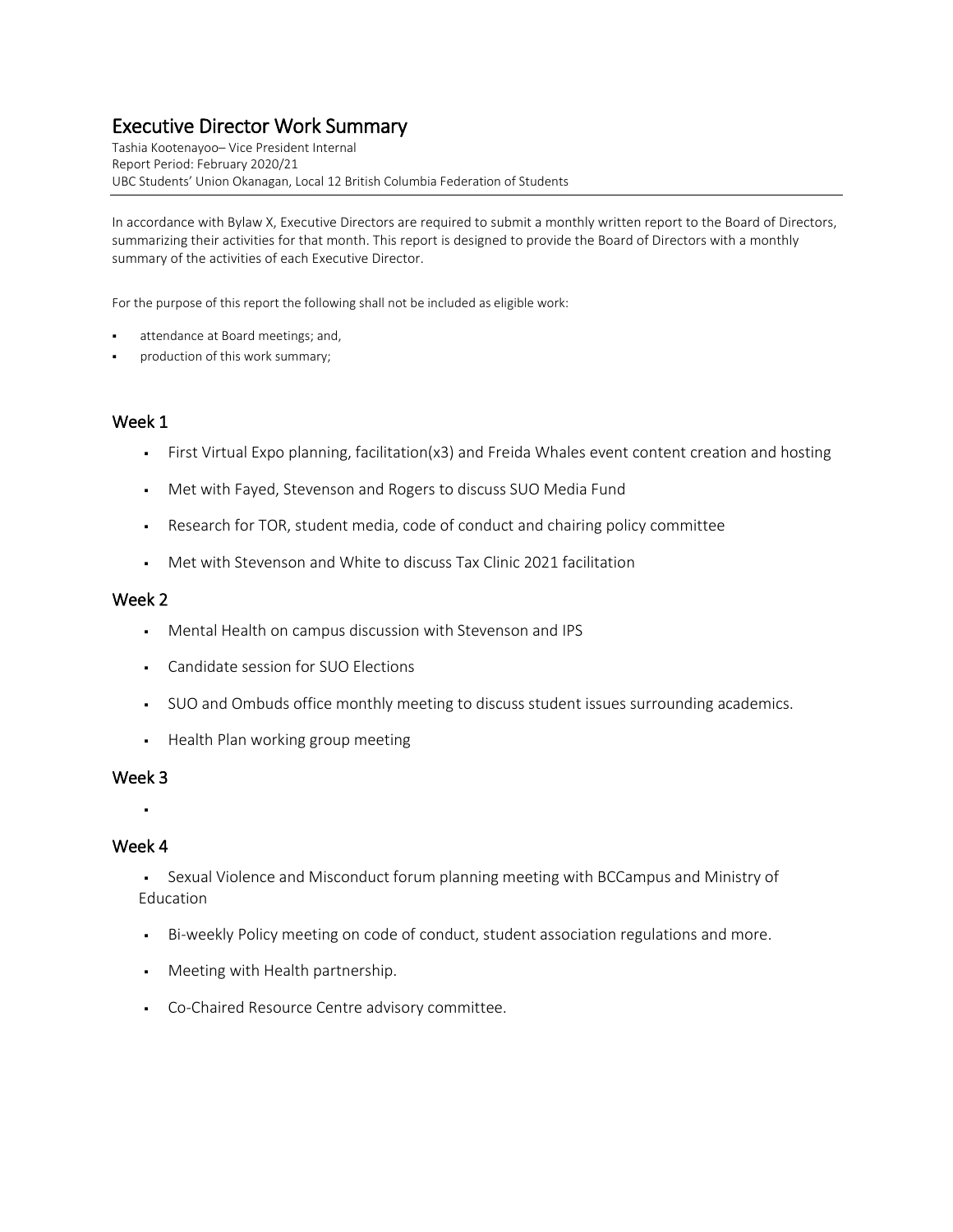## **FINANCE COMMITTEE MEETING AGENDA**

Students' Union Okanagan of UBC Finance Committee Meeting, March 2, 2021, Virtual Call

13:02 - CALL TO ORDER Meeting called to order at 13.02

## Committee Members Present

## Committee Members Absent

### **1. ACKNOWLEDGEMENT OF TERRITORY**

We would like to acknowledge that we are on the traditional, ancestral territory of the Okanagan Nation. We would like to recognize that learning happened in this place long before this institution was established. It's important that we understand that we are very privileged to be living, working, and learning in these territories that are not our own.

## **2. ADOPTION OF AGENDA**

21/3/2 MOTION Be it resolved that the agenda be adopted. Moved: Seconded: CARRIED

- **3. PRESENTATIONS**
- **4. OLD BUSINESS**
- **5. NEW BUSINESS**
- **6. INFORMATION ITEMS**
	- **6.1** SUO Budget Surplus, Awards, and Capital Modifications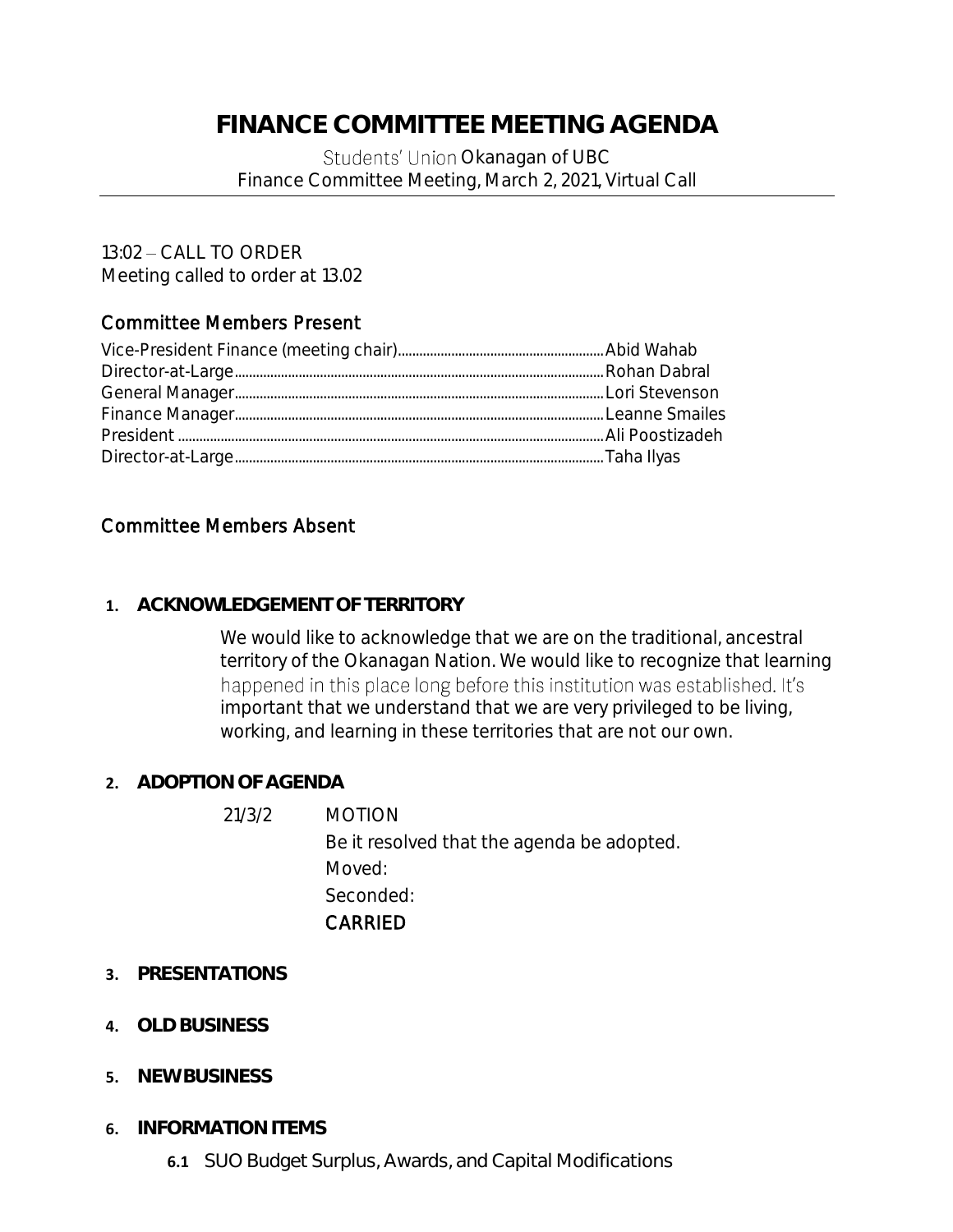Wahab presented the SUO budget surplus document along with projections of where the budget will stand end of May. Wahab requested what the FC members thought was an appropriate reserve ratio. Smailes provided input on how much to maintain in the reserves and how much to disburse. All members provided input on what to prioritize. Poostizadeh commented on UBC's plans. Consensus was reached that the SUO should contribute portions of the surplus to bursaries, financial aid, scholarships, and capital items.

## **7. ADJOURNMENT**

Meeting adjourned at 13.53.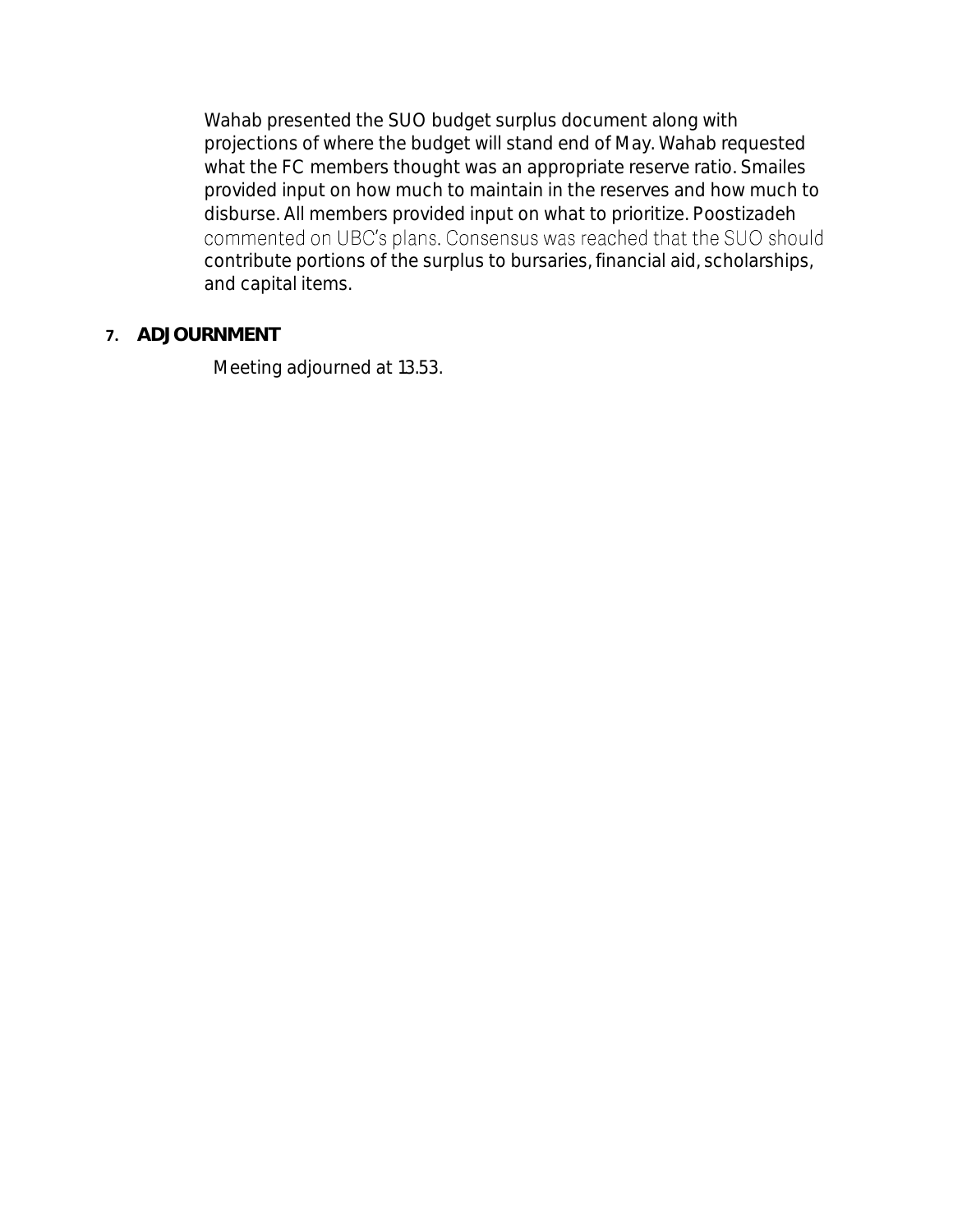## **POLICY COMMITTEE MEETING MINUTES**

Students' Union Okanagan of UBC Policy Committee Meeting, February 24<sup>st</sup>, 2021, Virtual Call

## $11:00$  AM  $-$  CALL TO ORDER

Meeting called to order at

## Committee Members Present

## Committee Members Absent

|--|--|--|

## **1. ACKNOWLEDGEMENT OF TERRITORY**

We would like to acknowledge that we are on the traditional, ancestral territory of the Okanagan Nation. We would like to recognize that learning happened in this place long before this institution was established. It's important that we understand that we are very privileged to be living, working, and learning in these territories that are not our own.

## **2. ADOPTION OF AGENDA**

## **3. PRESENTATIONS**

**3.1** Course Union Survey

Rusch provided a presentation a draft survey for Course Unions elections process. The purpose of the survey is for the committee to gain a better understanding of what these groups are doing and if the SUO elections procedures and regulations are applicable to them.

Rusch outlined issues with the current regulations and procedures such as not hosting an election, not having a CRO and or sharing their election procedures with the SUO Kootenayoo discussed that the SUO acquiring "SimplyVoting" will mean that the regulations must be amended and as such, the survey will help illuminate gaps and aid in these necessary gaps.

Stevenson and Rogers discussed whether there was need for our regulations to be applied to all course unions or if they required a different set of policies. Both wanted to have more research conducted on similar SU's course union elections.